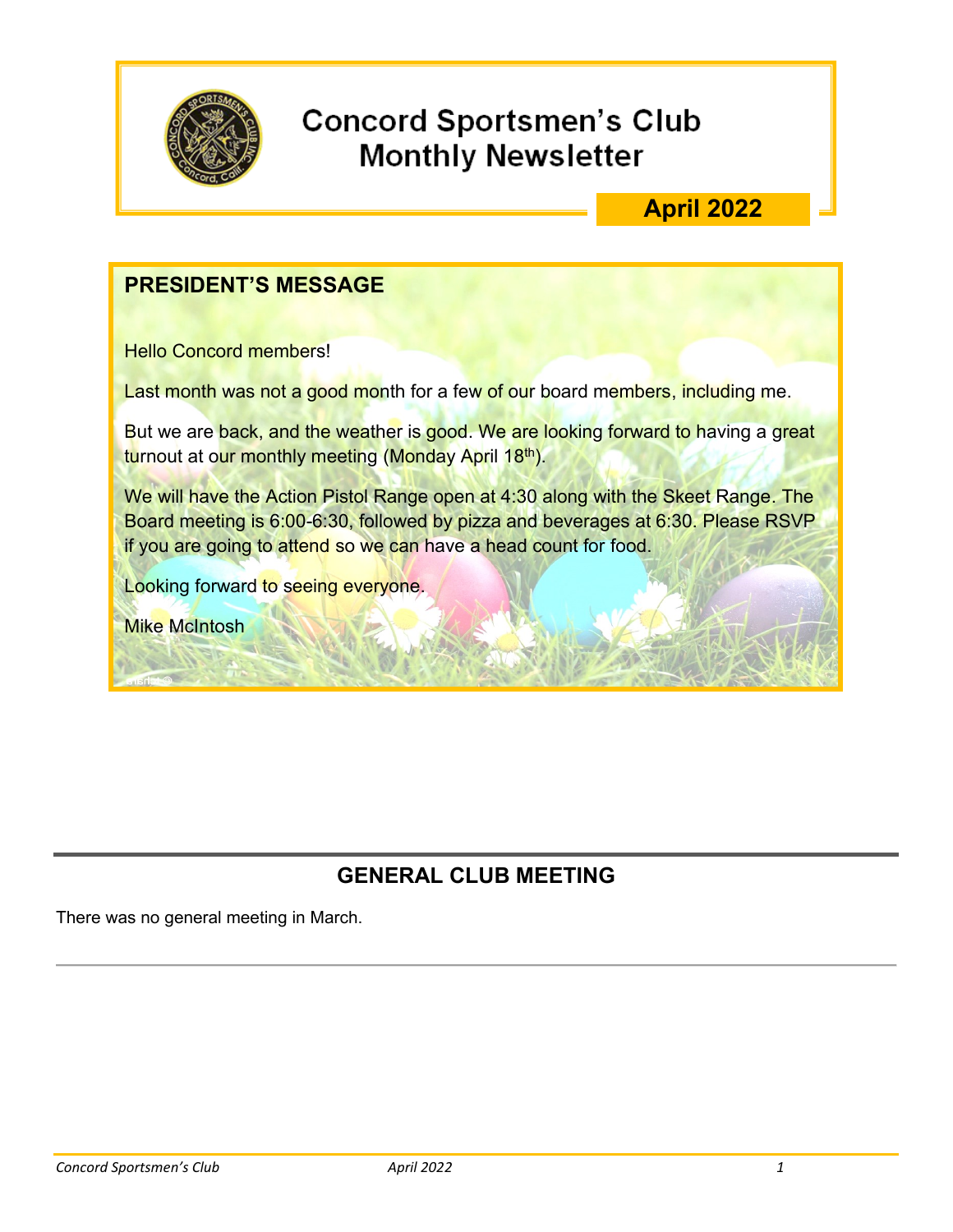

## **NRA-ILA California News**

Senate Bill 906, requiring parental disclosure of firearm ownership and storage practices failed in the Senate Education Committee. However, the bill is not dead yet, as the bill was granted reconsideration for later in the session. Additionally, Assembly Bill 2156, banning 3D printing of parts and lowering the threshold for requiring a license for homebuilt firearms, passed the Assembly Public Safety Committee, and Assembly Bill 1769 was sent to the suspense file for consideration later in the session by the Assembly Appropriations Committee. Next week, two policy committees will hear three firearm and hunting-related bills as they continue along the legislative process.



| UPCOMING EVENTS |        |             |                                               |
|-----------------|--------|-------------|-----------------------------------------------|
| Mon             | Apr 11 | $6:00$ PM   | USI Monthly meeting                           |
| Mon             | Apr 18 | 6:30 PM     | <b>Monthly Meeting</b>                        |
| Sun             | Apr 24 | 10AM to 1PM | Concord Club's Day at the Action Pistol Range |

If you are not receiving the newsletter, or have any corrections or suggestions, please contact Secretary@ConcordSportsmen.com. Include your name and email address. You may also view the newsletter online at: [http://concordsportsmen.com/newsletter/.](http://concordsportsmen.com/newsletter/)